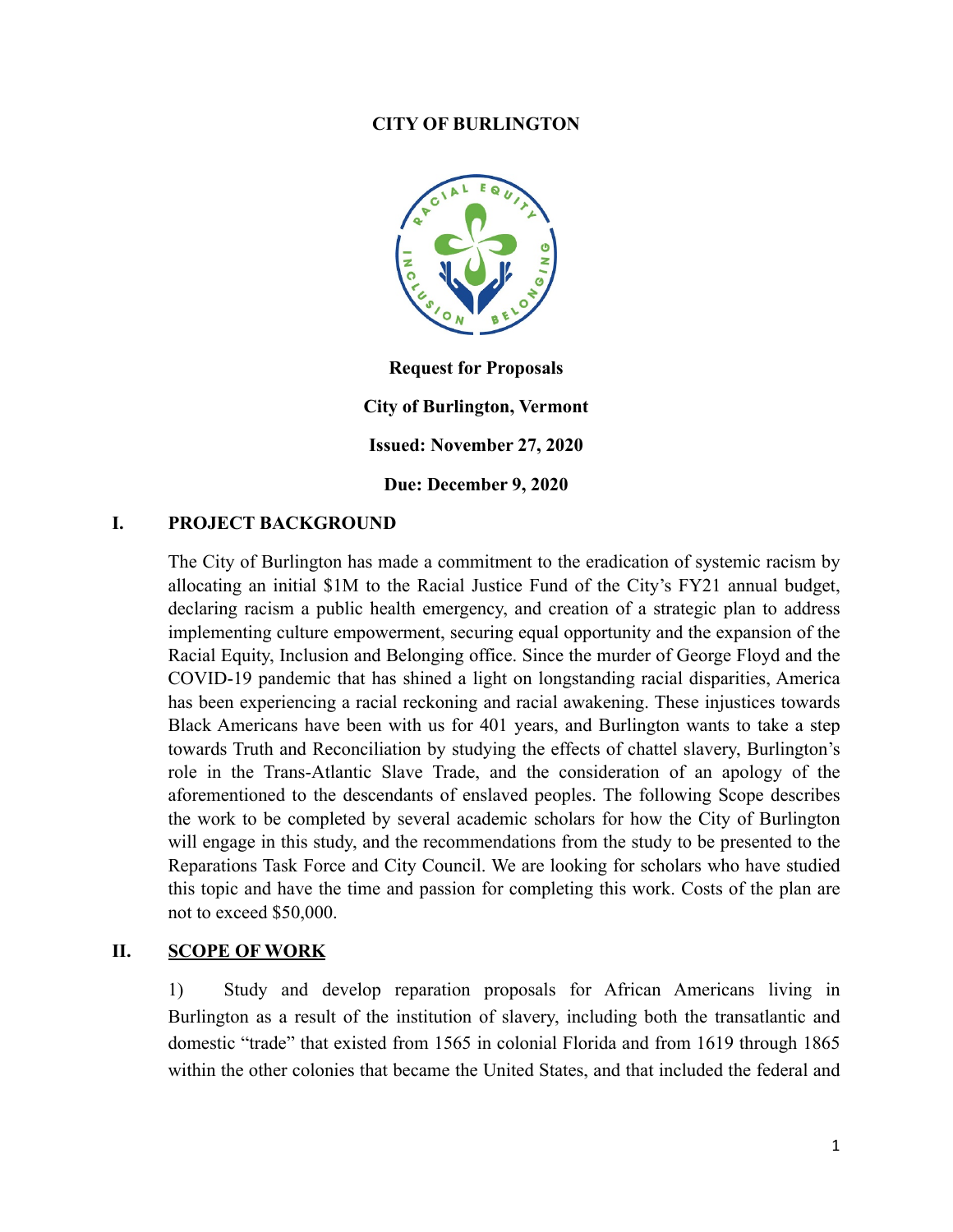state and local governments that constitutionally and statutorily supported the institution of slavery; and

2) Study and develop reparation proposals for African Americans living in Burlington as a result of the de jure and de facto discrimination against freed slaves and their descendants from the end of the Civil War to the present, including economic, political, educational, and social discrimination; and the lingering negative effects of the institution of slavery and the discrimination on living African Americans descending from slavery in Burlington; and

3) Study and develop reparation proposals for African Americans as a result of the manner in which instructional resources and technologies are being used to deny the inhumanity of slavery and the crime against humanity of people of African descent in Burlington; the role of Northern complicity in the Southern-based institution of slavery; and the direct benefits to societal institutions, public and private, including higher education, corporate, religious, and associational; and

4) Recommend appropriate ways to educate Burlington community members of the Task Force's findings; and recommend appropriate remedies in consideration of the Task Force's findings on the matters described in this section; and submit to the City Council the completed study and recommendations; and

5) Identify, compile, and synthesize the relevant corpus of evidentiary documentation of the institution of slavery that existed within the United States and the colonies that became the United States from 1619 through 1865 and specifically its manifestations in Burlington; and

6) Include, in making recommendations, how the recommendations comport with international standards of remedy for wrongs and injuries that may apply to the City and that include full reparations and special measures, as understood by various relevant international protocols, laws, and findings; how the City of Burlington would offer a formal apology on behalf of the people of Burlington for the perpetration of gross human rights violations and crimes against humanity on African slaves and their descendants if the Task Force recommends such an apology; and how Burlington and Vermont laws and policies that continue to disproportionately and negatively affect African Americans as a group, and how those that perpetuate the lingering effects, both material and psychosocial, can be eliminated; and

7) Include, in documentation and examination, the facts related to the capture and procurement of Africans; and the transport of Africans to the United States and the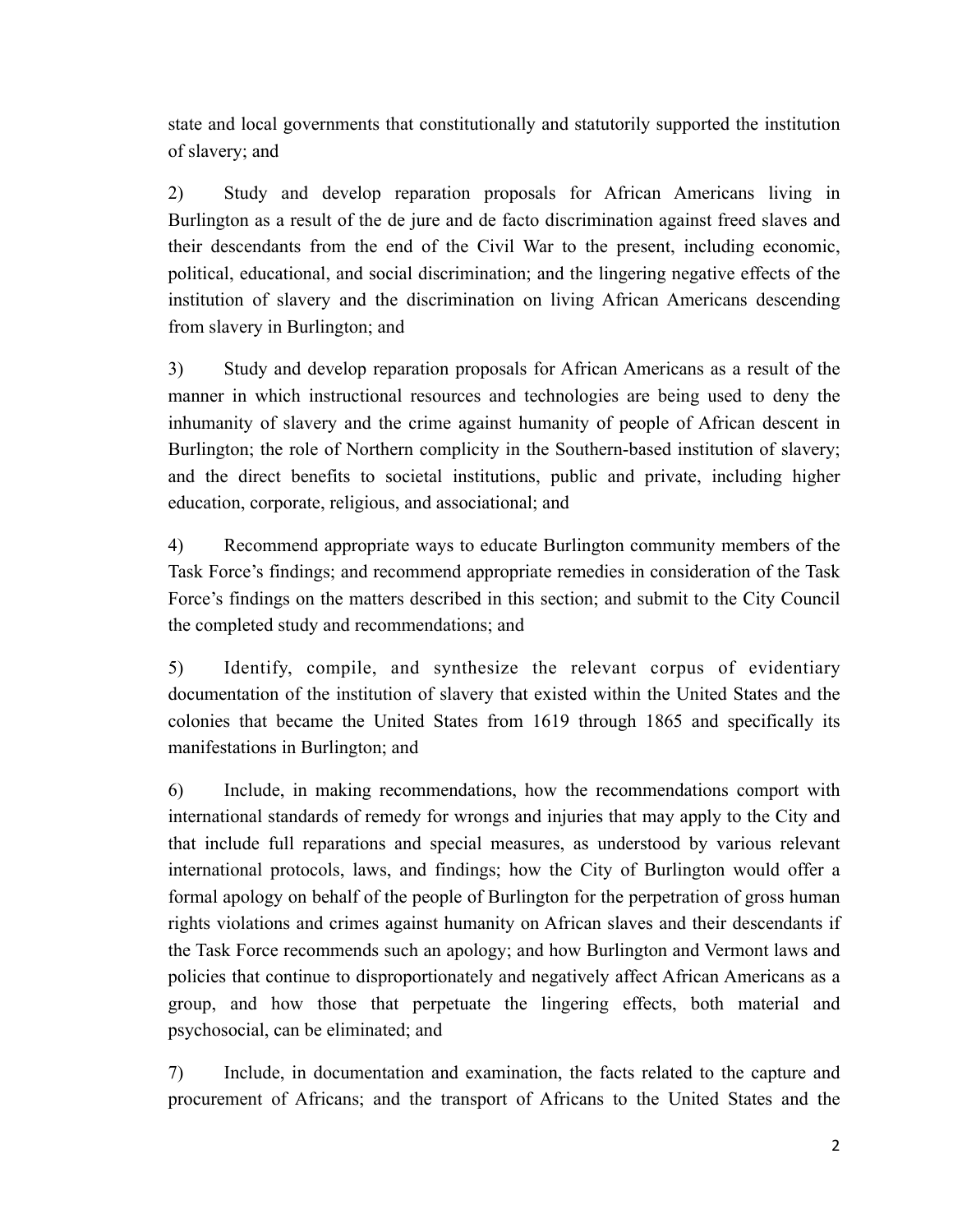colonies that became the United States for the purpose of enslavement, including their treatment during transport; and the sale and acquisition of Africans as chattel property in interstate and intrastate commerce; and the treatment of African slaves in the colonies and the United States, including the deprivation of their freedom, exploitation of their labor, and destruction of their culture, language, religion, and families; and the extensive denial of humanity, sexual abuse, and chattellization of persons, and specifically how those were manifested in Burlington; and

8) Include, in documentation and examination, the facts related to the role of the federal, state, and local governments of the United States, specifically the governments of the State of Vermont and the City of Burlington, in supporting the institution of slavery in constitutional and statutory provisions, including the extent to which the governments prevented, opposed, or restricted efforts of formerly enslaved Africans and their descendants to repatriate to their homeland; and the federal, state, and local laws, specifically those of Vermont and the City of Burlington, that discriminated against formerly enslaved Africans and their descendants who were deemed U.S. citizens from 1868 to the present; and the other forms of discrimination in the public and private sectors against freed African slaves and their descendants who were deemed U.S. citizens from 1868 to the present, including redlining, educational funding discrepancies, and predatory financial practices; and the lingering negative effects of the institution of slavery and the matters described in this section on living African Americans and on society in the United States, specifically in Burlington; and

9) Include, in making recommendations, how the injuries resulting from matters described in this section can be reversed or remedied and provide appropriate policies, programs, projects, and recommendations for the purpose of reversing or remedying the injuries; how, in consideration of the Task Force's findings, any form of compensation to the descendants of enslaved Africans living in Burlington could be calculated; what form of compensation should be awarded, through what instrumentalities, and who should be eligible for such compensation; how the City can advocate on a larger scale, on the federal and state level for such reparations, and how, in consideration of the Task Force's findings, any other forms of rehabilitation or restitution to African descendants living in Burlington is warranted and what the form and scope of those measures should take;

#### III. **RESPONSE FORMAT**

Proposals must be received before the Response Date and include the following:

● Background information of the academic making the proposal, focusing on past experience with studying reparations, chattel slavery, and/or reconstruction.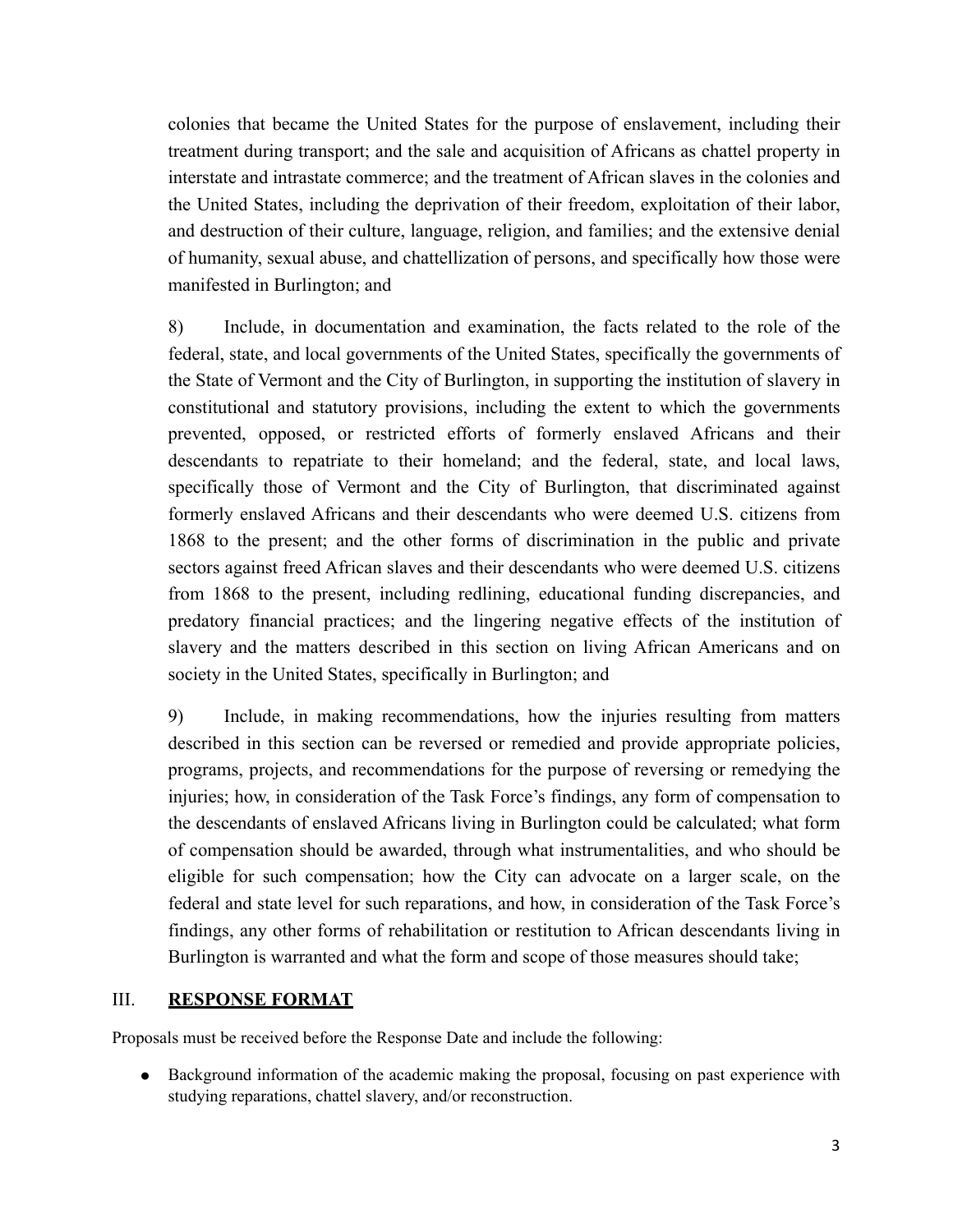- Please ensure that you include a list of your academic publications regarding reparations, chattel slavery, and/or reconstruction.
- Proposed contract services and a breakdown of what academic portion of the study you will be responsible for during the project.
- Detailed timeline for meeting expected deadlines.
- Demonstrated understanding of how the City of Burlington can lead other municipalities in this effort.
- Cost for providing consulting services for your portion of this work.

# **IV. [CONTRACTOR/CONSULTANT] SELECTION**

While cost is a consideration in the RFP evaluation process, the City is not required to select the lowest cost proposal. A history of successful studies in regard to chattel slavery, reconstruction, and reparations will be the main factor when evaluating and selecting the winning proposals. Submittals should sufficiently demonstrate how the consultant is uniquely qualified for such an undertaking and will be reviewed and evaluated by the Director of Racial Equity, Inclusion and Belonging. **Please keep responses to 10 pages or less.**

This RFP does not commit the City to pay any costs incurred by any proposer in the submission of a proposal. The proposer is responsible for all cost associated with the response to this RFP. The City reserves the right to reject any and all proposals at any time with no penalty, to negotiate with any qualified source, to waive any formality or to cancel the RFP in part or in its entirety if it is in the best interest of the City of Burlington. This solicitation of proposals in no way obligates the City of Burlington to award a contract.

All complete proposals from qualified Contractors will be evaluated on the following criteria:

- **1. Ability to Meet Budget………………………………………..(15 pts)**
- **2. Demonstrated Project Understanding……………………….(20 pts)**
- **3. Experience & Qualifications…………………………………(25 pts)**
	- a. Areas of expertise may include:
		- i. Teaching at a college or university on these topics
		- ii. Qualitative and quantitative research methods expertise
		- iii. Ability to work well with other academic scholars on similar studies
		- iv. Deep understanding of systemic racism as it relates to chattel slavery
- **4. Ability to Meet Proposed Schedule……………………………(10 pts)**
	- a. Targeted contract award date of December 14, 2020
	- b. First update of report targeted for Wednesday, February 17, 2021
	- c. Second update of report targeted for Wednesday, April 14, 2021
	- d. Third update of report targeted for Wednesday, June 16, 2021
	- e. Project completion targeted for Tuesday, December 14, 2021
- **5. Depth of Skills…………………………………………………(10 pts)**
- **6. Demonstration of Innovative Approach……………………..(10 pts)**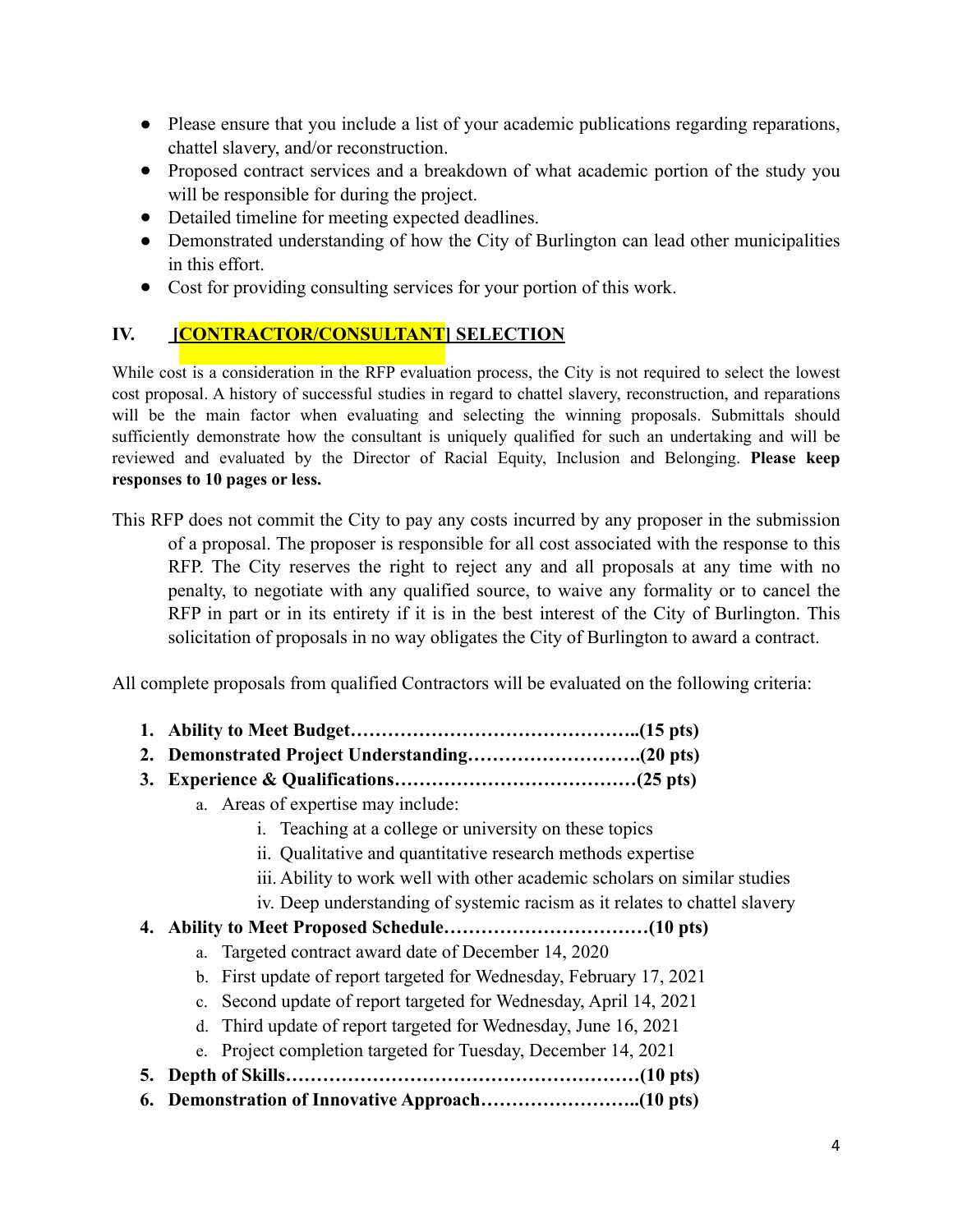# **7. Quality, Clarity & Completeness of Proposal………....…….(10 pts)** V. **SUBMISSIONS**

Proposals and questions shall be submitted via e-mail to:

Tyeastia Green, Director Racial Equity, Inclusion and Belonging [tgreen@burlingtonvt.gov](mailto:tgreen@burlingtonvt.gov)

Additional submission requirements are as follows:

- Responses to this RFP must be received per the schedule outlined on Page 1 to be considered.
- Applicants are solely responsible for ensuring that proposals arrive on time.
- Each applicant MUST provide their submittal electronically as a PDF.
- Please ensure that the document is easily printable in an 8.5x11 or 11x17 format.
- Applicants will receive a confirmation email once their proposal is received.
- Faxed proposals WILL NOT be accepted.
- Late replies WILL NOT be considered.

# **VI. EXHIBITS**

- a. Exhibit A: Contractor Proposal
- b. Exhibit B: Draft Contract
- c. Exhibit C: Burlington Standard Contract Conditions
- d. Exhibit D: Burlington Livable Wage Ordinance Certification
- e. Exhibit E: Burlington Outsourcing Ordinance Certification
- f. Exhibit F: Burlington Union Deterrence Ordinance Certification

### **VII. CONTRACTING**

The [Contractor/Consultant], prior to being awarded a contract, shall apply for registration with the Vermont Secretary of State's Office to do business in the State of Vermont, if not already so registered. The registration form may be obtained from the Vermont Secretary of State, 128 State Street, Montpelier, VT 05633-1101, PH: 802-828-2363, Toll-free: 800-439-8683; Vermont Relay Service – 711; web site: <https://www.sec.state.vt.us/>. The contract will not be executed until the Consultant is registered with the Secretary of State's Office. The successful Consultant will be expected to execute sub-agreements for each sub-consultant named in the proposal upon award of this contract.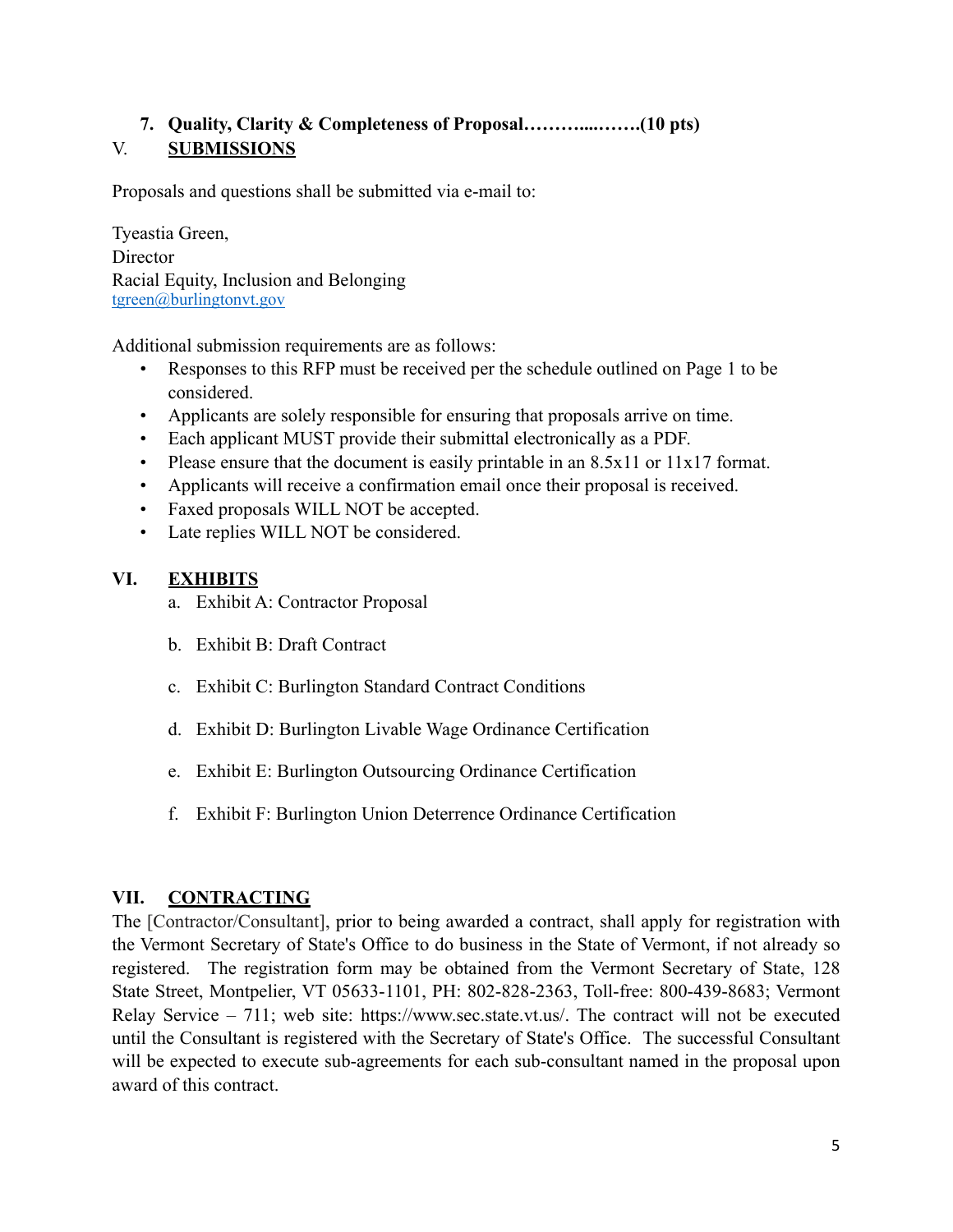Prior to beginning any work, the Consultant shall obtain Insurance Coverage in accordance with the Burlington [Contract/Consultant] Conditions (Attachment A in this RFP). The certificate of insurance coverage shall be documented on forms acceptable to the City.

If the award of the contract aggrieves any firms, they must appeal in writing to the City. The appeal must be post-marked within seven (7) calendar days following the date of written notice to award the contract.

# **VIII. AGREEMENT REQUIREMENTS**

The selected consultant will be required to execute a contract with the City on the terms and conditions required by the City, including but not limited those in the Burlington [Contract/ Consultant] Conditions (Attachment C) and the attached Draft Agreement.

# **IX. LIMITATIONS OF LIABILITY**

The City assumes no responsibility or liability for costs incurred by parties responding to this Request for Proposals, or responding to any further requests for interviews, additional data, etc., prior to the issuance of the contract.

# **X. COSTS ASSOCIATED WITH PROPOSAL**

Any costs incurred by any person or entity in preparing, submitting, or presenting a proposal are the sole responsibility of that person or entity. The City will not reimburse any person or entity for any costs incurred.

### **XI. INDEMNIFICATION**

Any party responding to this Request for Proposals is acting in an independent capacity and not as an officer or employee of the City. Any party responding to this Request for Proposals will be required to indemnify, defend, and hold harmless the City, its officers, and employees from all liability and any claims, suits, expenses, losses, judgments, and damages arising as a result of the responding party's acts and/or omissions in or related to the submission of the response.

### **XII. REJECTION OF PROPOSALS**

The City reserves the right to reject any or all proposals, to negotiate with one or more parties, or to award the contract to the proposal the City deems will meet its best interests, even if that proposal is not the lowest bid. The City reserves the right to re-advertise for additional proposals and to extend the deadline for submission of the proposals. This Request for Proposals in no way obligates the City to award a contract.

### XIII. **OWNERSHIP OF DOCUMENTS**

Any materials submitted to the City in response to this Request for Proposals shall become the property of the City unless another arrangement is made by written agreement between the City and the responding party. The responding party may retain copies of the original documents.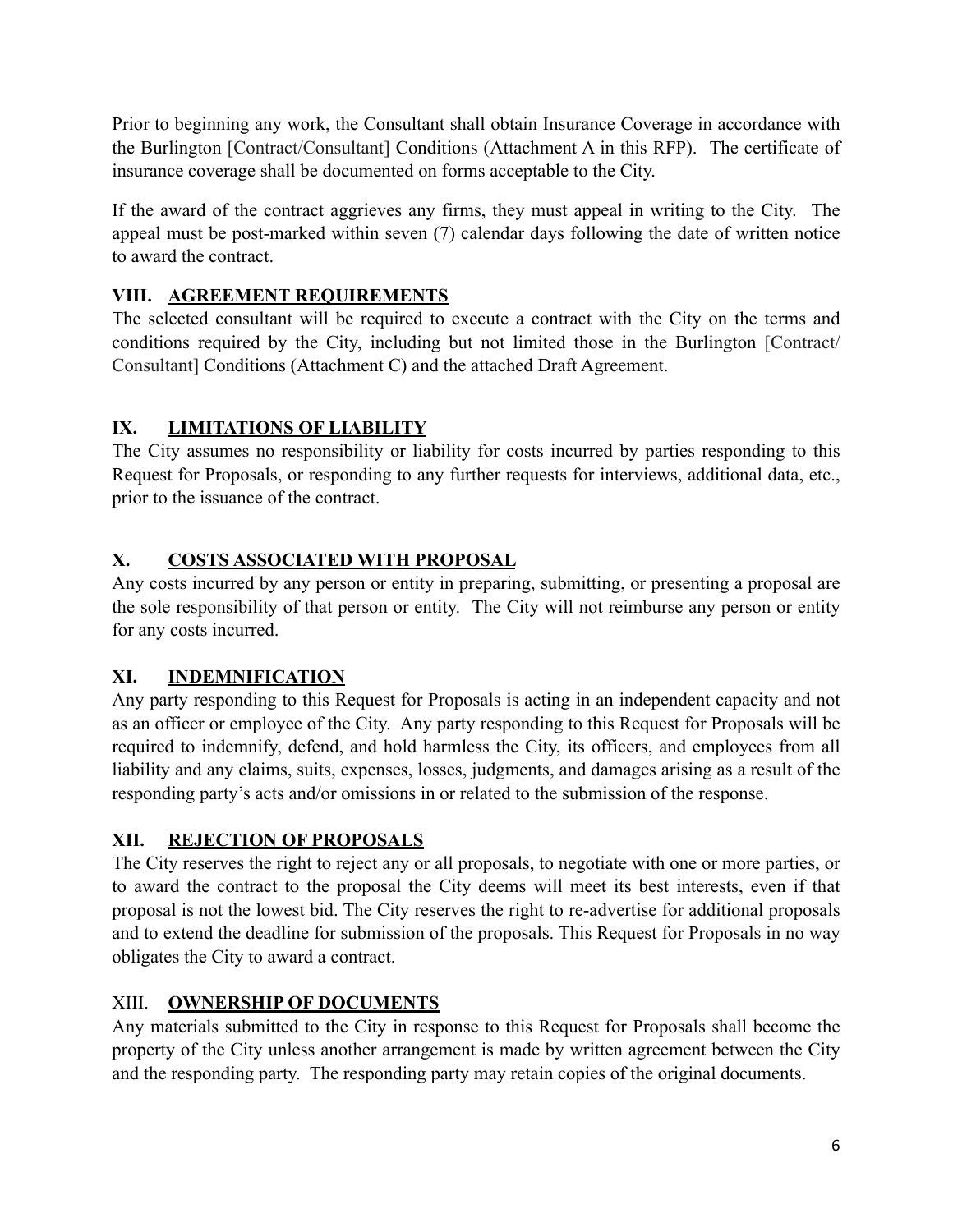#### XIV. **PUBLIC RECORDS**

Any and all records submitted to the City, whether electronic, paper, or otherwise recorded, are subject to the Vermont Public Records Act. The determination of how those records must be handled is solely within the purview of City. All records the responding party considers to be trade secrets, as that term is defined by subsection 317(c)(9) of the Vermont Public Records Act, or that the responding party otherwise seeks to have the City consider as exempt must be identified clearly and specifically at the time of submission. It is not sufficient to merely state generally that a proposal is proprietary, contains a trade secret, or is otherwise exempt. Particular records, pages, and sections which are believed to be exempt must be specifically identified as such and must be separated from other records with a convincing explanation and rationale sufficient to justify each exemption from release consistent with Section 317 of Title 1 of the Vermont Statutes Annotated.

### **XV. PUBLIC HEALTH EMERGENCIES**

Bidders are advised that public health emergencies, as declared by the City, the State of Vermont, or the Federal Government, including the current pandemic of Novel Coronavirus (COVID–19), may introduce significant uncertainty into the project, including disruption of timelines or revised practices. [Contractors/Consultants] shall consider public health emergencies as they develop project schedules and advance the work.

The City may require a public health emergency plan be submitted as part of the bid. This plan will contain:

- 1) Measures to manage risk and ensure that potential impacts to safety and mobility are mitigated in accordance with health and safety standards and guidelines proposed by local, state, and federal agencies (see attached Draft Contract, Sections 15 and Attachment X);
- 2) A schedule for possible updates to the plan in advance of the start of work (see attached Draft Contract, Section 15); and
- 3) Means to adjust the schedule and sequence of work should the emergency change in nature or duration.

The City will have sole discretion to approve, deny, or require changes to this plan as a condition of consideration of the bid. While the [Contractor/Consultant] is responsible for ensuring that the project or site is stable and in a safe and maintainable condition, the City will have the right to inspect all preparatory, in-progress, and final work to ensure compliance with health and safety standards and may at any time require the [Contractor/Consultant] to stop work until it becomes compliant.

If a public health emergency is declared, the City will not be responsible for any delays related to the sequence of operations or any expenses or losses incurred as a result of any delays. Any